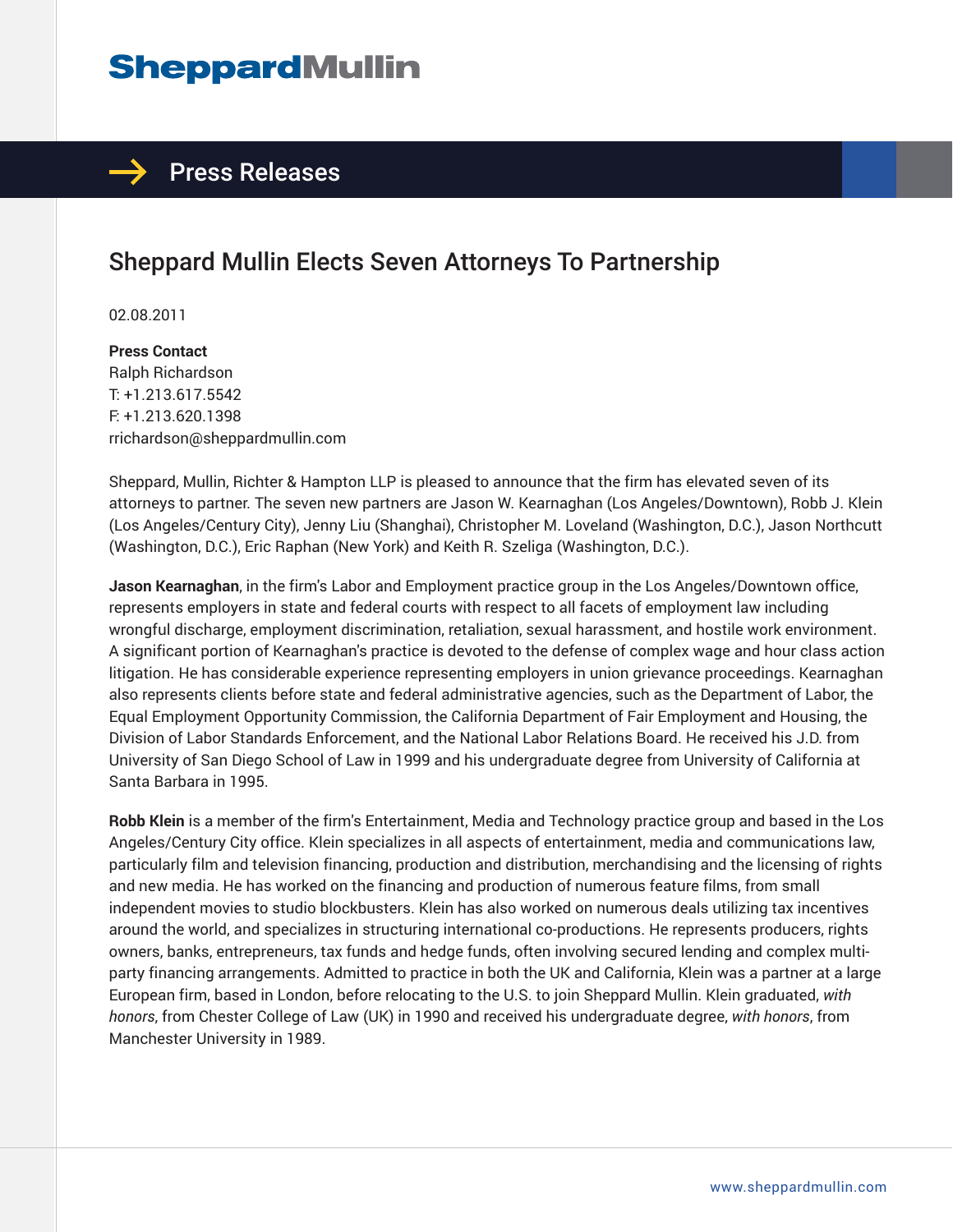**Jenny Liu**, in the firm's Corporate practice group in the Shanghai office, represents Chinese emerging growth companies in a variety of issues including restructuring, drafting and negotiating licensing agreements, addressing employment law issues, and establishing public company reporting to the United States Securities Exchange Commission. Liu counsels companies on the adoption of various incentive plans including stock option plans for Chinese employees and assisting with legal compliance. Her other areas of practice include legal research and interpretation, general advice on corporate acquisitions, offshore and onshore restructuring analysis, and review of opinions issued by Chinese and offshore counsel. Liu received her J.D. from the University of California, Hastings College of Law in 2000, and her M.S. and her B.S., *magna cum laude*, from Golden State University in 1997 and 1995 respectively.

**Chris Loveland** is a member of the firm's Business Trial practice group and based in the Washington, D.C. office. Loveland represents corporate and individual clients in all phases of complex civil and criminal litigation in federal and state courts throughout the country. He has extensive litigation and appellate experience involving a wide range of issues, including commercial contract and partnership disputes, securities and accounting fraud, government contracts, and intellectual property. Additionally, Loveland has substantial experience representing clients in connection with investigations by government agencies, including the Department of Justice, the Securities and Exchange Commission, and Offices of the Inspector General. He also conducts internal investigations of public companies and privately held entities regarding various issues, including allegations of accounting irregularities, fraud, and potential violations of the Foreign Corrupt Practices Act and the False Claims Act. Loveland received his law degree from Boston University School of Law in 2000 and his undergraduate degree, *summa cum laude*, from La Salle University in 1997.

**Jason Northcutt**, in the firm's Corporate practice group in the Washington, D.C. office, regularly counsels companies, founders and investors in transactional matters including mergers and acquisitions, private equity, venture capital and corporate finance. Northcutt assists both publicly and privately held companies structure and manage complex transactions in many diverse industries; advises entrepreneurs and investors on raising and investing capital; and aids in the development of creative and effective financing techniques. He handles acquisitions and divestitures, equity and debt structurings, leveraged buy-outs, joint ventures and strategic partnerships for clients ranging from emerging business enterprises and well established entities to venture capital firms and institutional lenders. Northcutt received his J.D., *cum laude*, from Boston College Law School in 2000 and his undergraduate degree, *cum laude*, from Vanderbilt University in 1997.

**Eric Raphan** is a member of the firm's Labor and Employment practice group and based in the New York office. Raphan's practice encompasses a wide range of labor and employment matters, including the defense of single plaintiff and class action discrimination, wrongful discharge and wage/hour claims, in addition to employment contract, non-competition, whistleblower, sexual harassment and related claims. He regularly represents clients in labor and employment litigations in federal and state courts, and in proceedings before various administrative agencies, including the Equal Employment Opportunity Commission, the U.S. Department of Labor and various state and local agencies. Raphan also represents clients in collective bargaining negotiations and all stages of the labor election process, including election campaigns and hearings before the National Labor Relations Board. He received his J.D., *magna cum laude*, from Brooklyn Law School in 2001 and his undergraduate degree, *magna cum laude*, from Binghamton in 1998.

**Keith Szeliga**, in the firm's Government Contracts and Regulated Industries practice group in the Washington D.C. office, has extensive counseling and litigation experience in a broad range of government contracts matters. Szeliga represents government contractors in high profile bid protest litigation before the Government